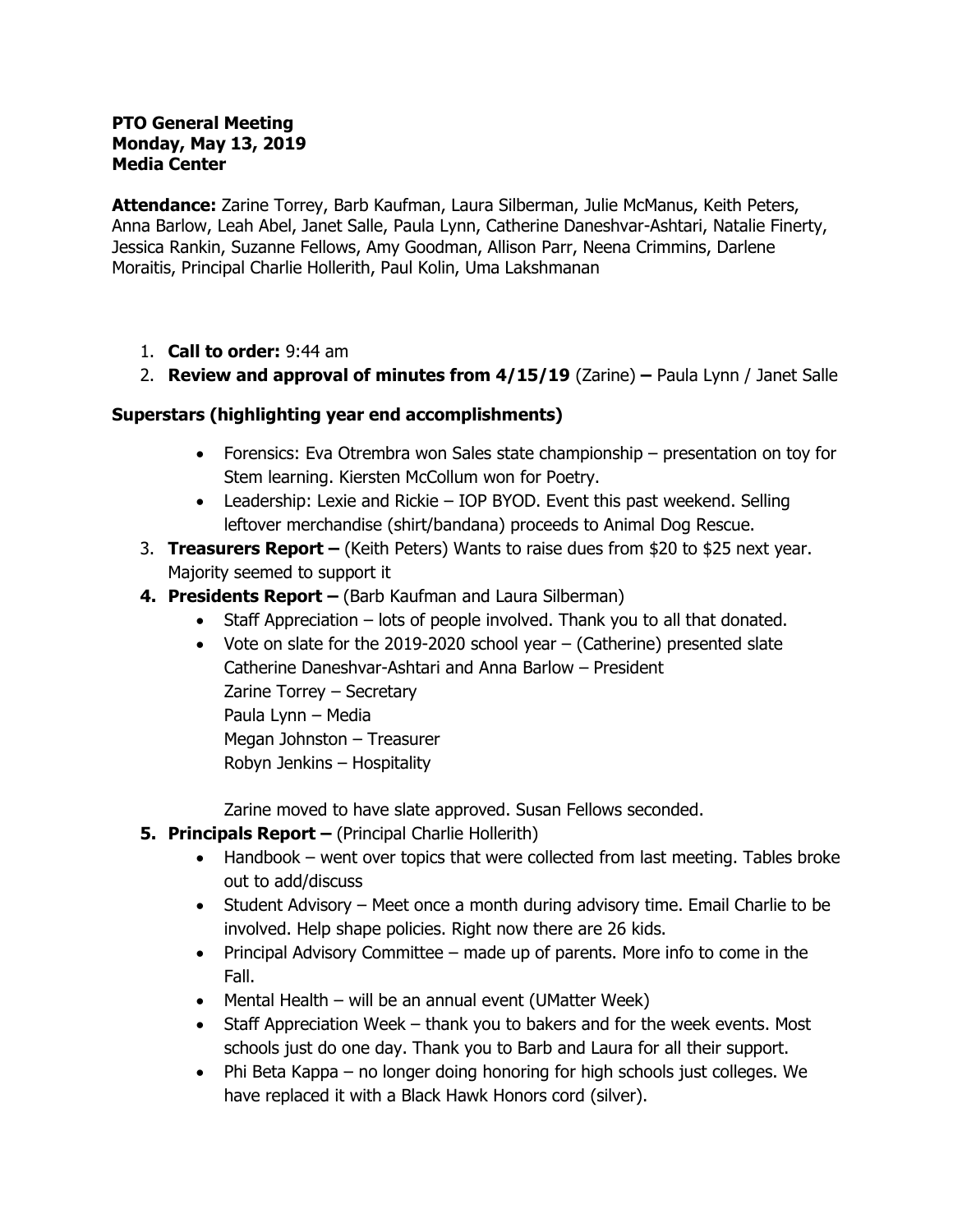- Academic Honors cord not doing away with it. Ok if special groups get cords like Forensics or other clubs. Okay for sports teams to do as well.
- Jostens send three surveys (students, parents, admin) on recognitions in the classroom and beliefs around it. Feedback in the Fall on how we are being inclusive.
- Video on suicide will be previewed at 4pm, one hour long, date to be determined. September is national suicide month. Will be previewed to see the application of it. If you are interested in previewing, email Charlie.
- Next year down 85 students for high school for registrations. Will make it up with tuition students. Bowers will be looked at as a program. Based on this we have to right size our staff.
- Calendar for next year to be finalized by June  $6<sup>th</sup>$ . Next year, alternating PTO meetings from morning and evenings.

# **6. Committee Reports (students attended meeting)**

- BYA (Paul) Keep in mind to recommend for recognition for next year. Right now the counselors do it but sometimes they miss recognizing some students. Each counselor has 500 kids to manage. Reach out to Paul Kolin and Natalie Finerty for more information.
- Forensics (Paul) Debra Moraitis (senior) went undefeated all year with perfect scores. Won State title. Category: Drama "Age of Consent".
- DECA (Paul) A business presentation club. Thank you Susan Fellows for managing. Katie Heath and Eshika Dadheech (both are juniors and captains for next year) qualified for Worlds. They competed and both placed 2nd in Worlds. Barb and Julie Frank will take on lead parent roles.
- Global Education Team (Catherine) May 28<sup>th</sup> Different Learner Program. Workshop is tonight from 6-8pm at Doyle for Restorative practices. Two-day Restorative practices training session will have spots for parents July 31-Aug  $1<sup>st</sup>$ . Please contact catherinedaneshvar@gmail if interested.
- PK Sports and Clubs- (Paul)  $++$  see attached
- Social Media (Paula) May  $18<sup>th</sup>$  at BHHS, graduation sign pickup from 10-1pm. There are also general signs to be bought that say GRADUATE. ANP 2020 ANP meeting will be May 29<sup>th</sup> 7-9pm in the Knowledge Center. Reach out to Julie Hirsch if you would like to be involved. June  $5<sup>th</sup>$  first Senior Breakfast (outside) at 10am, pancakes provided and they will pick up their t-shirts. Need parent volunteers to help with breakfast. BIFF fundraiser raised over \$4000 for their fundraiser.
- Student Leadership BYOD, (Zarine) U-Matter well received by the students. Teachers did personal experience talks. Three students approached counselors for help thanks to the weeks efforts.,(Zarine) Color for a Cause – had 150 preregister and about 40 signup at event. Waiting for final amount that was raised. Beautiful day., (Susan) Feastival for Fall – May  $21<sup>st</sup>$ , food trucks and art to buy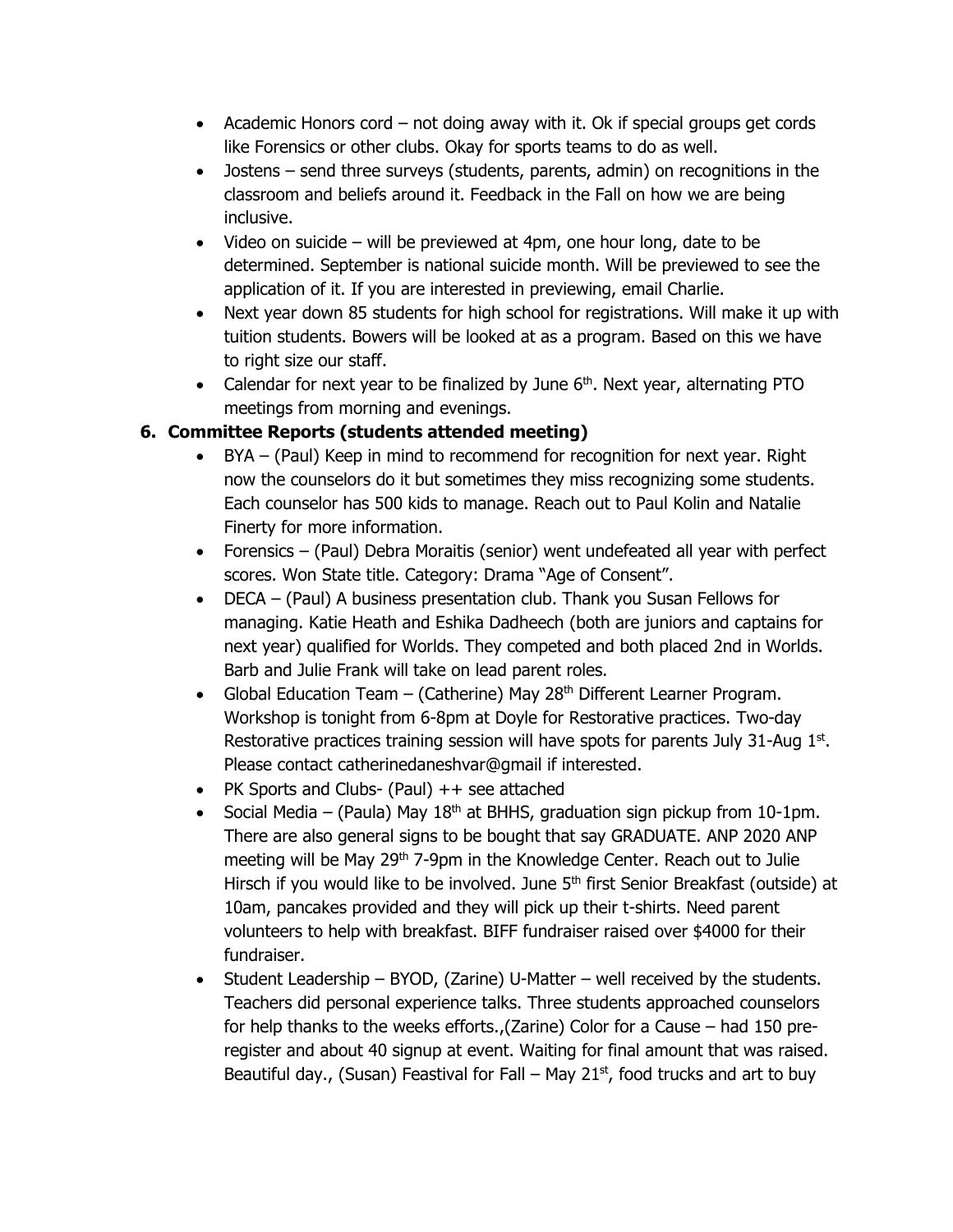- All Night Party June  $9<sup>th</sup>$ . (Neena) Thank you for help/bidding on auction. Raised \$3200 going to prize budget. First time doing an auction – thank you V2Soft. Only one item did not receive a bid.
- **7. Old business**
- 8. **New business –** (Paul) hiring a search company to help us find a new superintendent. Will be a national search. Want someone in place by 9/1. Take an index card on what characteristics we want and need for a superintendent. You can also email Paul. Glass' last day is 7/1.
- 9. **Adjourn –** (Laura) 11:25am

Important Dates:

- College  $101$  Monday, May  $20<sup>th</sup>$ , 7pm (for this years junior class)
- Senior Honors Night Wednesday, May 22<sup>nd</sup>, 6:30-7:45pm, BHHS Auditorium (ok to bring other family members)
- Senior Prom Thursday, May 23 $^{rd}$ , 6 11pm, Suburban Collection Showplace in Novi
- Half Day Friday, May 24<sup>th</sup>, no school seniors, Moving Up Day for all other students
- Memorial Day, NO SCHOOL Monday, May  $27<sup>th</sup>$
- $\bullet$  IB Presentation May 30<sup>th</sup>
- Senior Clap Out May  $31<sup>st</sup>$ . Managed by Leadership. Tossing of papers over balcony and walk out of seniors only
- NHS Induction June  $3<sup>rd</sup>$ , 7pm. Inductee list not out yet
- Graduation Rehearsal June  $5<sup>th</sup>$ , 8:30am-10:30am, BHHS gymnasium
- **•** Senior Pancake Breakfast June  $5<sup>th</sup>$ , immediately following graduation rehearsal (outside)
- Senior Graduation June  $9<sup>th</sup>$ , 12pm ?, DTE Energy Music Theatre
- All Night Party June  $9<sup>th</sup>$ , 9:30pm 2am, BHHS